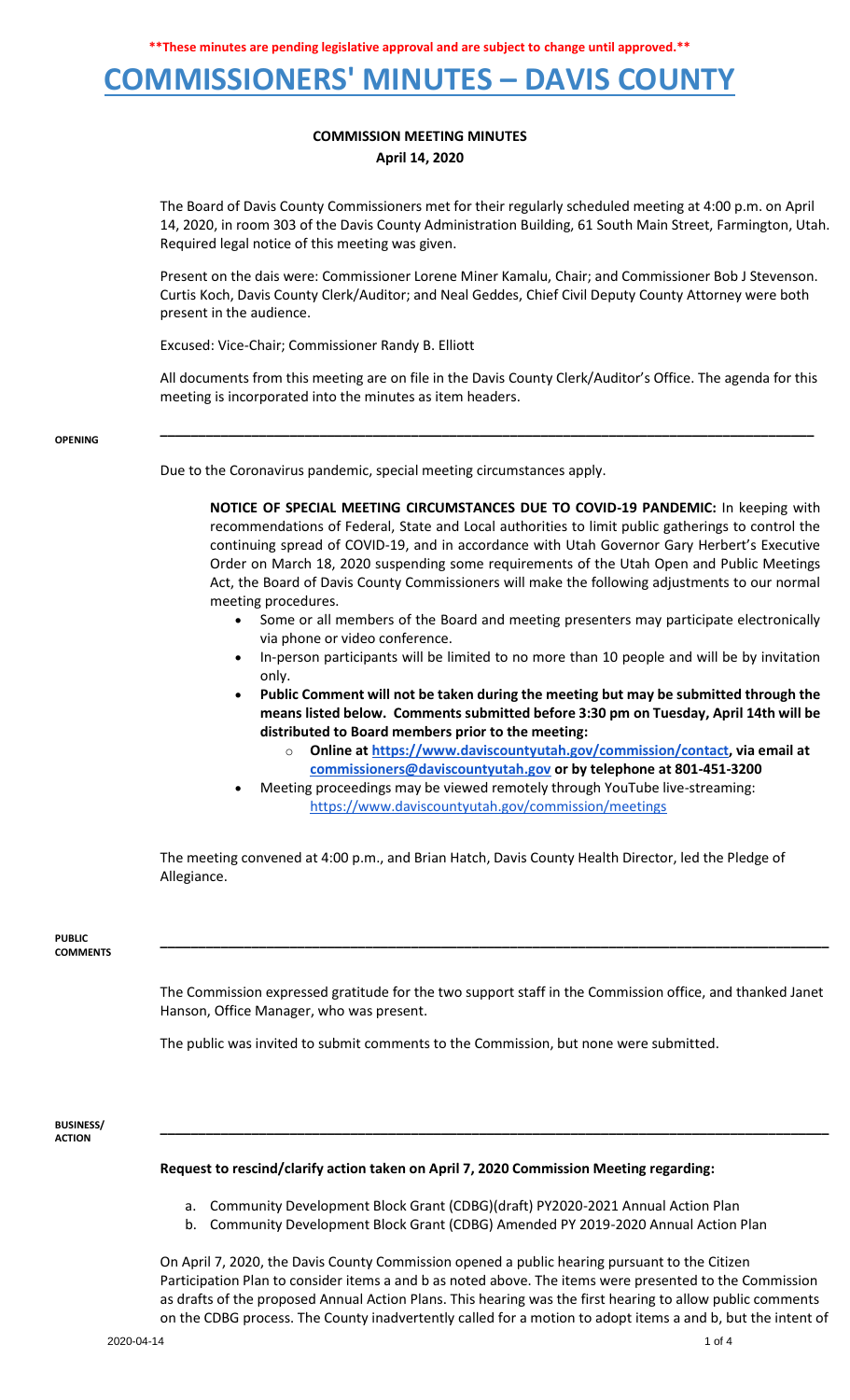## **COMMISSIONERS' MINUTES – DAVIS COUNTY**

the public hearing was to allow for the annual action plans recommendations and proposed changes to be added to the public record. To clarify, the motion to adopt effectively adopted the proposed annual action plans into the public record, but did not adopt the plans for the purposes of approval.

> Motion to Rescind any inadvertent motion to approve the annual action plans: Com. Stevenson Seconded: Com. Kamalu All voted: Aye.

| Ratification<br>#2019-0013-A<br>Ratify<br>temporary<br>amendment to<br><b>Financial Policy</b><br>#310 - Donation<br>Policy -                                                | Ratification #2019-0013-A Ratify temporary amendment to Financial Policy #310 - Donation Policy -<br>modifies process for soliciting and receiving donations specific to the Sheriff's Office and Health<br>Department - Presented by Commissioner Kamalu<br>This ratification temporarily amends the Financial Policy #310 - Donation Policy - to modify the process for<br>soliciting and receiving donations specific to the Sheriff's Office and Health Department The contract period<br>begins 07/05/2020. |
|------------------------------------------------------------------------------------------------------------------------------------------------------------------------------|------------------------------------------------------------------------------------------------------------------------------------------------------------------------------------------------------------------------------------------------------------------------------------------------------------------------------------------------------------------------------------------------------------------------------------------------------------------------------------------------------------------|
| Agreement<br>#2020-0147<br>with Jason<br>Sorensen for<br>consulting<br>services for<br>emergency<br>manager                                                                  | Agreement #2020-0147 with Jason Sorensen for consulting services for emergency manager – Presented<br>by Commissioner Kamalu<br>This agreement is with Jason Sorensen to provide consulting services to the emergency manager in the<br>county in response to COVID-19. The contract period is 03/01/2020 to 05/31/2020. The payable amount is<br>\$40 per hour, but not to exceed \$6,000.                                                                                                                      |
| Request to<br>rescind<br>amendment<br>#2019-554A<br>with Utopia for<br><b>WIC Bountiful</b><br>Communication<br>Line                                                         | Request to rescind amendment #2019-554A with Utopia for WIC Bountiful Communication Line -<br>Presented by Commissioner Kamalu<br>Request to rescind amendment #2019-554A with Utopia, for the Women, Infants, and Children (WIC)<br><b>Bountiful Communication Line.</b>                                                                                                                                                                                                                                        |
| Amendment<br>#2019-0554-B<br>with Utopia for<br>decreased<br>pricing for the<br><b>WIC Bountiful</b><br>Communication<br>Line                                                | Amendment #2019-0554-B with Utopia for decreased pricing for the WIC Bountiful Communication Line<br>- Presented by Commissioner Kamalu<br>The amendment is with Utopia for decreased pricing for the WIC Bountiful Communication Line. The<br>contract period is 04/13/2020 to 09/29/2022. The payable amount is \$1,800 each year for three years.                                                                                                                                                             |
| Agreement<br>#2020-0148<br>with Utah Dept.<br>of Health for<br>COVID-19<br>general<br>response<br>funding                                                                    | Agreement #2020-0148 with Utah Dept. of Health for COVID-19 general response funding - Presented by<br><b>Commissioner Kamalu</b><br>This agreement is with Utah Dept. of Health for COVID-19 general response funding. These funds were<br>appropriated by the legislature earlier this year. This is the first allocation of these funds; the rest of which<br>will come later. The contract period is 01/20/2020 to 12/31/2020. The receivable amount is \$281,125.                                           |
| #2020-0149<br>Federal Fiscal<br>Year 2020<br>Certifications<br>and Assurances<br>for FTA<br>Assistance<br>Programs with<br>Utah<br>Department of<br>Transportation<br>(UDOT) | #2020-0149 Federal Fiscal Year 2020 Certifications and Assurances for FTA Assistance Programs with<br><b>Utah Department of Transportation (UDOT)</b> - Presented by Commissioner Kamalu<br>This item is Federal Fiscal Year 2020 Certifications and Assurances for Federal Transit Administration (FTA)<br>Assistance Programs with the Utah Department of Transportation (UDOT). The contract period is<br>10/01/2019 to 09/30/2020.                                                                           |
| Amendment                                                                                                                                                                    | Amendment #2019-0013-A with David Livingston for County leased property payment increase with 12                                                                                                                                                                                                                                                                                                                                                                                                                 |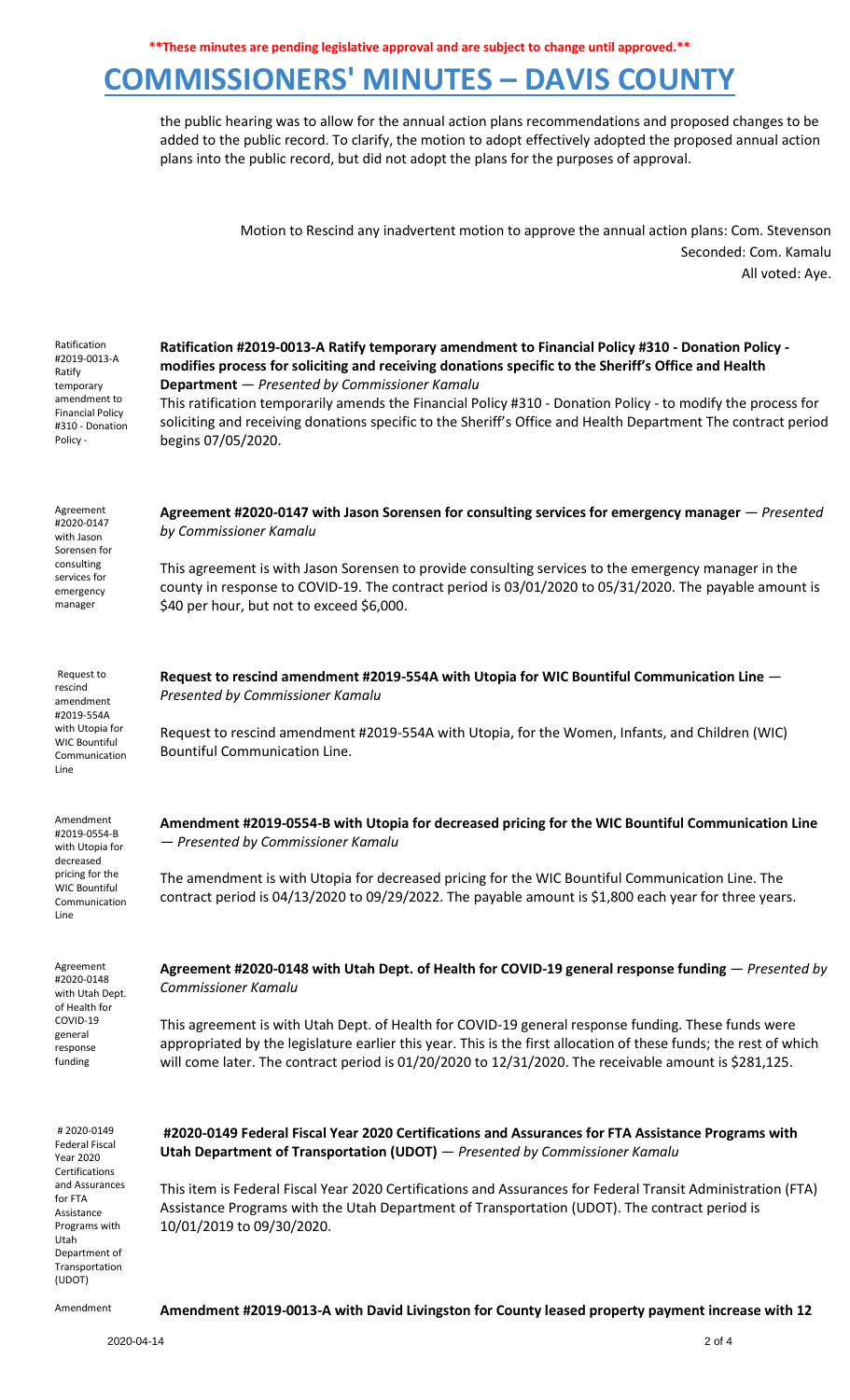# **COMMISSIONERS' MINUTES – DAVIS COUNTY**

 $2020-04-14$  3 of 4 #2019-0013-A with David Livingston for County leased property payment increase with 12 month extension **month extension** — *Presented by Commissioner Kamalu* This amendment is with David Livingston for a County leased property payment increase along with a 12 month extension. The lease provides a temporary location to house the Legal Defender's office. The contract period is 01/02/2019 to 12/31/2021. The payable amount is \$1,870 per month. Agreement #2020-0150 with Vortex Colorado, Inc. for replacement of exterior doors at Valley View Golf Course **Agreement #2020-0150 with Vortex Colorado, Inc. for replacement of exterior doors at Valley View Golf Course** — *Presented by Commissioner Kamalu* This agreement is with Vortex Colorado, Inc. for replacement of the banquet hall exterior doors at the Valley View Golf Course. The contract period is 04/14/2020 to 06/30/2020. The payable amount is \$9.998.68. #2020-0151 Certification by State or Local Official of PHA Plans Consistent with the Consolidated Plan or State Consolidated Plan by the DCHA **#2020-0151 Certification by State or Local Official of PHA Plans Consistent with the Consolidated Plan or State Consolidated Plan by the Davis Community Housing Authority** — *Presented by Commissioner Kamalu* This is a certification by the State or Local Official of the Public Housing Authority (PHA) Plans Consistent with the Consolidated Plan or State Consolidated Plan by the Davis Community Housing Authority (DCHA.) This plan is submitted annually. The contract period is 10/01/2020 to 09/30/2021. Motion to Approve All Items: Com. Stevenson Seconded: Com. Kamalu All voted Aye Commissioner Stevenson moved to recess to the Board of Equalization. Commissioner Kamalu seconded the motion. All voted Aye. **BOARD OF EQUALIZATION \_\_\_\_\_\_\_\_\_\_\_\_\_\_\_\_\_\_\_\_\_\_\_\_\_\_\_\_\_\_\_\_\_\_\_\_\_\_\_\_\_\_\_\_\_\_\_\_\_\_\_\_\_\_\_\_\_\_\_\_\_\_\_\_\_\_\_\_\_\_\_\_\_\_\_\_\_\_\_\_\_\_\_\_\_\_\_\_** Property Tax Register Property Tax Register matters were presented by Curtis Koch, Davis County Clerk/Auditor, as follows: The report consisted of an Auditor adjustment to correct two Veteran Exemptions for tax abatement for 2019. Motion to Approve: Com. Stevenson Seconded: Com. Kamalu All voted Aye Commissioner Stevenson moved to reconvene the Commission Meeting. Commissioner Kamalu seconded the motion. All voted Aye. **CONSENT ITEMS \_\_\_\_\_\_\_\_\_\_\_\_\_\_\_\_\_\_\_\_\_\_\_\_\_\_\_\_\_\_\_\_\_\_\_\_\_\_\_\_\_\_\_\_\_\_\_\_\_\_\_\_\_\_\_\_\_\_\_\_\_\_\_\_\_\_\_\_\_\_\_\_\_\_\_\_\_\_\_\_\_\_\_\_\_\_\_\_** Check Registers **Check Registers** Check Registers were approved. Motion to Approve: Com. Stevenson Seconded: Com. Kamalu